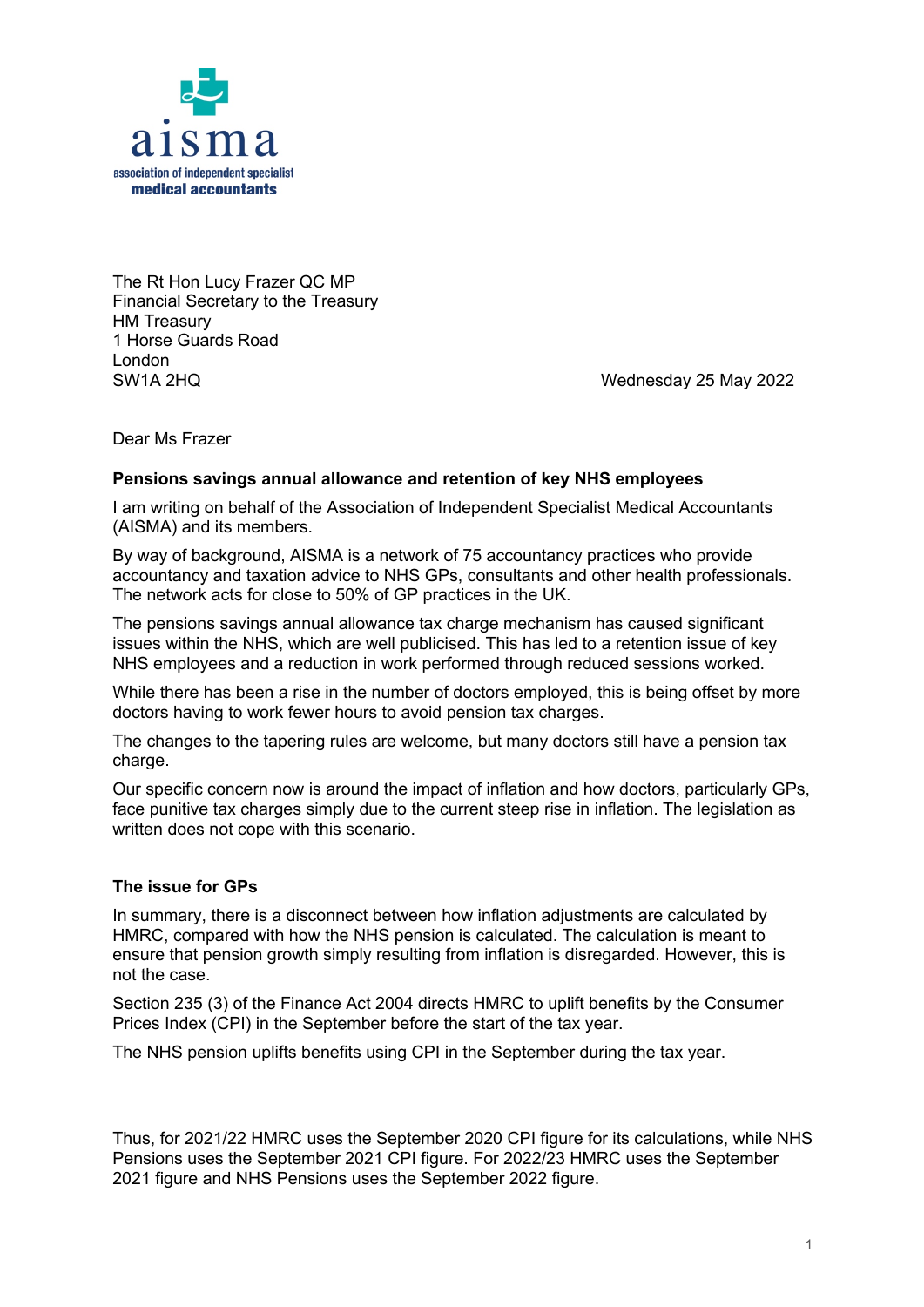If inflation is level then the calculation is not impacted. However, with rising inflation there is some growth simply due to inflation. If we take 2022/23, HMRC will allow 3.1% (September 2021 CPI) yet NHS Pensions could well be using 10% if inflation peaks at that level in September 2022. This 6.9% difference will then cause deemed pension growth.

In years where inflation falls the calculation works the opposite way. The exception is when there is negative growth, when the rules deem the growth to be set at £nil.

The likely scenario is that there will be high pension growth in 2021/22 and 2022/23, followed by negative growth in 2023/24. This means GPs will be taxed heavily in the two earlier years but will receive no relief for the third year.

## **Inadequate pension records**

The situation is further complicated by issues in the production of accurate pension records for GPs. In a recent written response, Edward Argar MP confirmed that close to 20,000 pension records were inaccurate.

Without accurate pension records it is near impossible for a GP to self-assess their tax liabilities correctly. They therefore risk interest and penalties applying in incorrect estimates.

# **The impact**

There are three immediate issues:

- 1. GPs could well end up paying tax simply due to inflation which was never intended by the legislation. The amounts modelled for an average earning GP are high.
- 2. In many cases the growth calculation will exceed the £40,000 threshold allowance available, simply due to the disconnect between the way inflation figures are calculated. GPs will therefore need to consider whether they wish to work additional shifts, for example in primary care network roles or for out of hours organisations. Some may decide to bring forward retirement.

Whilst GP numbers may not fall, the unintended consequence will be a reduction in the sessions they choose to work.

3. GPs are at risk of not being able to comply accurately with their self-assessment requirements through no fault of their own.

The pensions annual allowance tax charge therefore remains a significant barrier to retention of doctors to work sessions in the NHS at a time when the NHS arguably needs them most.

### **The solutions**

In the short-term three actions could be taken:

- 1. Amend Section 235 (3) of the Finance Act 2004 so that the inflation measurement for NHS workers is aligned between HMRC and NHS Pension calculations. This will smooth out growth calculations to remove all inflation differences enabling fairer taxation but also making it easier to predict ahead.
- 2. Recognise years of negative growth and allow them to be carried back to the previous year to allow matching of tax charges to real growth over a longer period.
- 3. Allow NHS England and the devolved bodies to replicate the 2019/20 compensation scheme to protect clinicians from pension growth so that they are freed up to work at maximum capacity in the NHS.